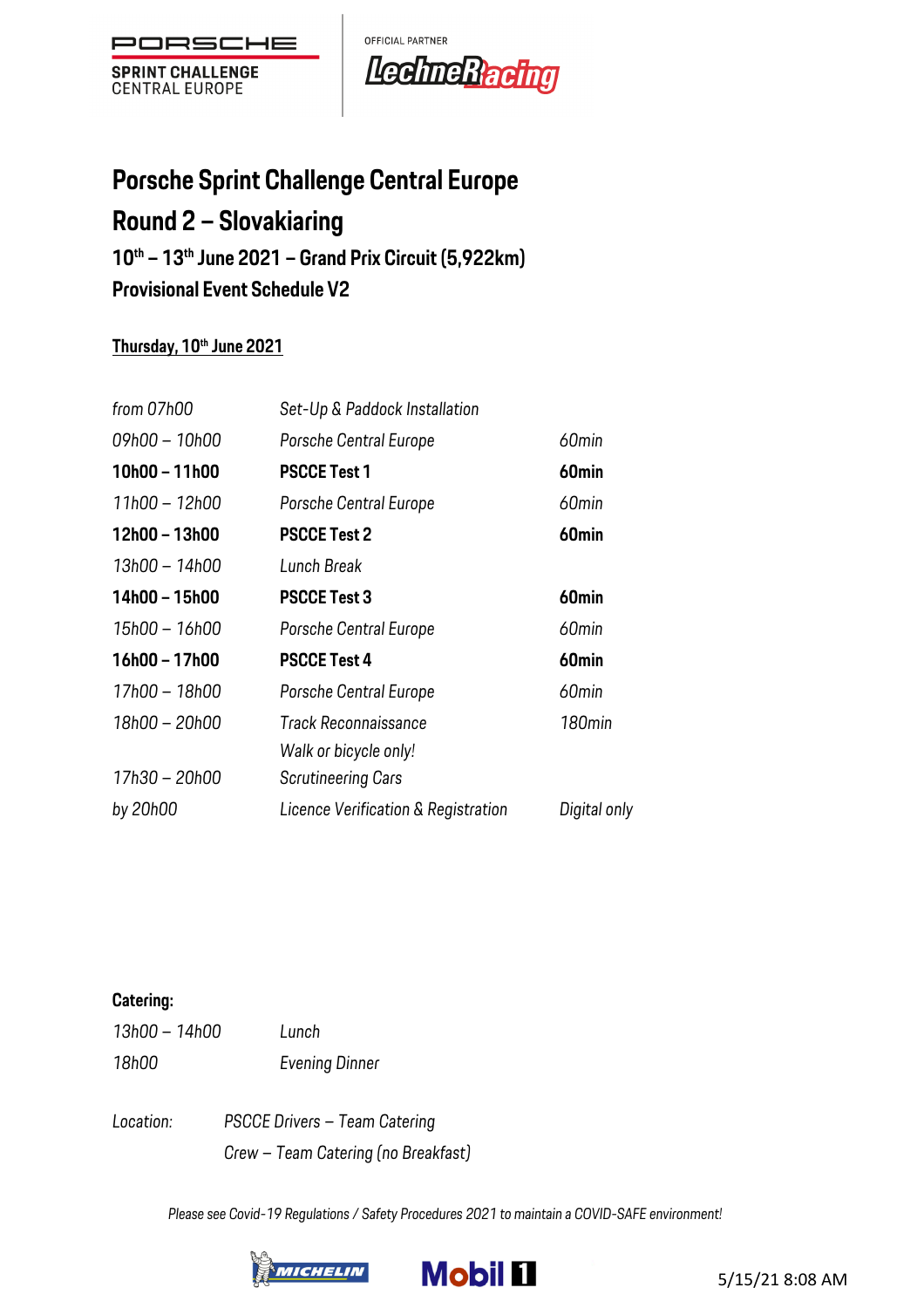

OFFICIAL PARTNER LechneRacting

# **Porsche Sprint Challenge Central Europe**

# **Round 2 – Slovakiaring**

**10th – 13th June 2021 – Grand Prix Circuit (5,922km)**

**Provisional Event Schedule V2**

### **Friday, 11th June 2021**

| from 07h00    | Paddock Access                      |                          |
|---------------|-------------------------------------|--------------------------|
| 07h30 - 07h45 | <b>PSCCE Team Meeting</b>           | <b>PSCCE Paddock</b>     |
| 07h45 – 08h00 | <b>PSCCE Working Group Meetings</b> |                          |
| 08h40 - 08h55 | <b>Track inspection</b>             | ASN   PSCCE Orga         |
| 09h00 - 10h00 | Porsche Central Europe              | 60min                    |
| 10h00 - 11h00 | <b>PSCCE Test 1</b>                 | 60 <sub>min</sub>        |
| 11h00 - 12h00 | Porsche Central Europe              | 60min                    |
| 12h00 - 13h00 | <b>PSCCE Test 2</b>                 | 60 <sub>min</sub>        |
| 13h00 - 14h00 | Lunch Break                         | <b>PSCCE Hospitality</b> |
| 14h00 - 15h00 | <b>PSCCE Test 3</b>                 | 60 <sub>min</sub>        |
| 15h00 - 16h00 | Porsche Central Europe              | 60min                    |
| 16h00 - 17h00 | <b>PSCCE Test 4</b>                 | 60 <sub>min</sub>        |
| 17h00 - 18h00 | Porsche Central Europe              | 60min                    |
| 17h30 - 18h15 | <b>Drivers' Briefing</b>            | <b>Media Centre</b>      |
|               | Mandatory for all drivers!          |                          |

### **Catering:**

| 08h00 – 09h30 |                | Drivers Breakfast |
|---------------|----------------|-------------------|
| 13h00 - 14h00 | Lunch Break    |                   |
| from 18h45    | Evening Dinner |                   |
| $l$ cootion:  | Dorocho Cusato | DOODE Hoop        |

*Location: Porsche Guests – PSCCE Hospitality PSCCE Drivers – PSCCE Hospitality Crew – Team Catering (no Breakfast)*



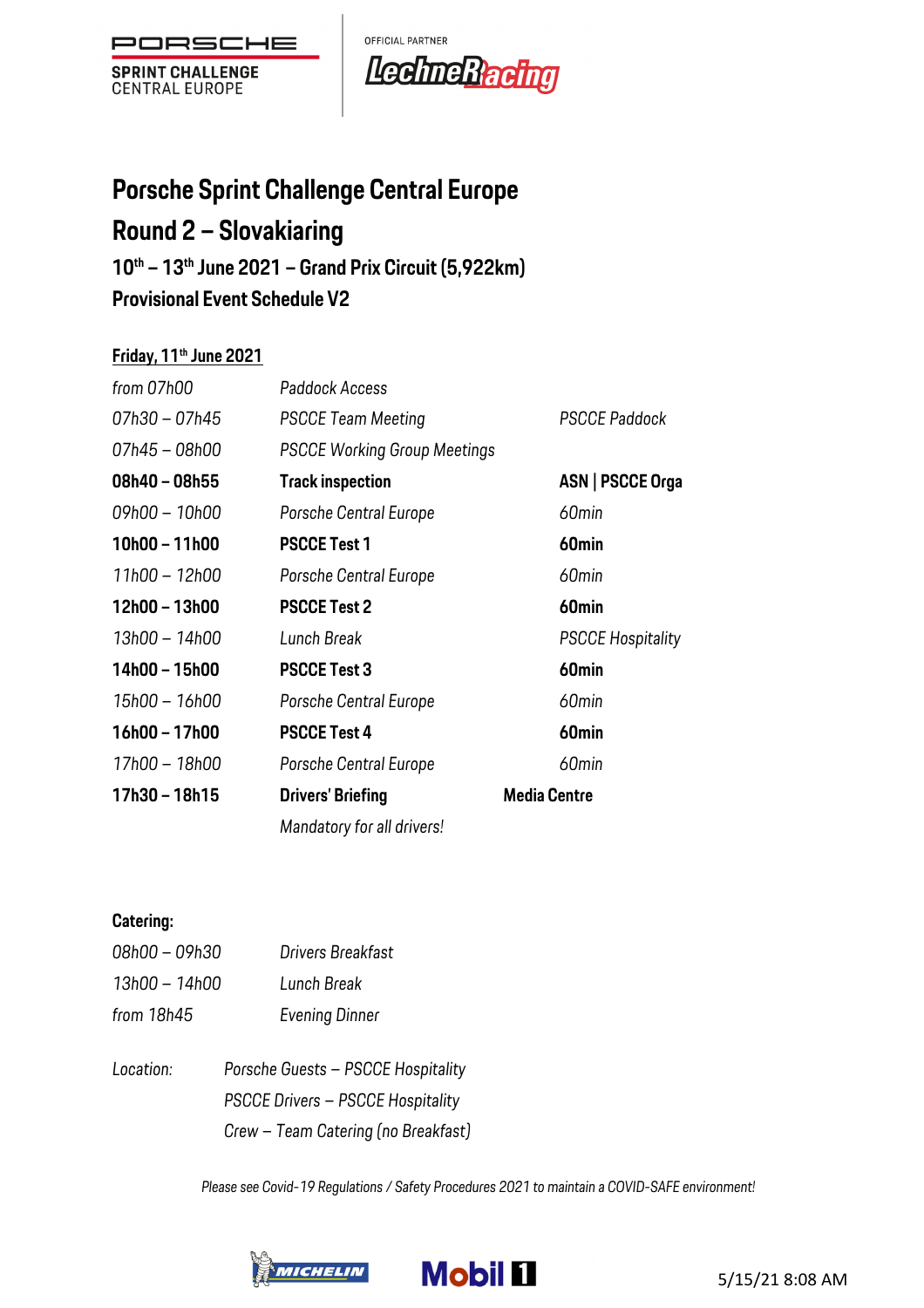

OFFICIAL PARTNER Led meRacing

# **Porsche Sprint Challenge Central Europe**

# **Round 2 – Slovakiaring**

**10th – 13th June 2021 – Grand Prix Circuit (5,922km)**

**Provisional Event Schedule V2**

### **Saturday, 12th June 2021(Part1)**

| 08h30 - 08h55   | Track inspection                                           | ASN   PSCCE Orga            |
|-----------------|------------------------------------------------------------|-----------------------------|
| $09h00 - 09h15$ | <b>Qualifying 1 GT4</b>                                    | 15 <sub>min</sub>           |
| $09h20 - 09h35$ | <b>Qualifying 2 GT4</b>                                    | 15 <sub>min</sub>           |
| 09h35 - 09h40   | Drivers' change in Pit Lane                                | 5 <sub>min</sub>            |
| $09h40 - 09h55$ | <b>Qualifying 1 GT3</b>                                    | 15 <sub>min</sub>           |
| $10h00 - 10h15$ | <b>Qualifying 2 GT3</b>                                    | 15 <sub>min</sub>           |
| 09h00 - 10h30   | <b>Weighing of Drivers</b>                                 | <b>Scrutineering Garage</b> |
|                 | Mandatory for all drivers immediately after track session! |                             |
| $10h15 - 11h30$ | Porsche Central Europe                                     | 75min                       |
| 11h30           | Cars & Drivers ready in Pit Lane                           |                             |
| 11h35 - 11h40   | Pit Lane Open / Cars to Main Grid                          |                             |
| $11h50 - 12h15$ | Race 1                                                     | 25min                       |
| 12h15 - 13h00   | Porsche Central Europe                                     | 45 min                      |
| 13h00 - 14h00   | Lunch Break                                                | 60 <sub>min</sub>           |

#### **Catering:**

| 08h00 - 09h30 | Drivers Breakfast     |
|---------------|-----------------------|
| 13h00 - 14h00 | Lunch Break           |
| from 18h00    | <b>Evening Dinner</b> |

*Location: Porsche Guests – PSCCE Hospitality PSCCE Drivers – PSCCE Hospitality Crew – Team Catering (no Breakfast)*

*Please see Covid-19 Regulations / Safety Procedures 2021 to maintain a COVID-SAFE environment!*

**Mobil II** 



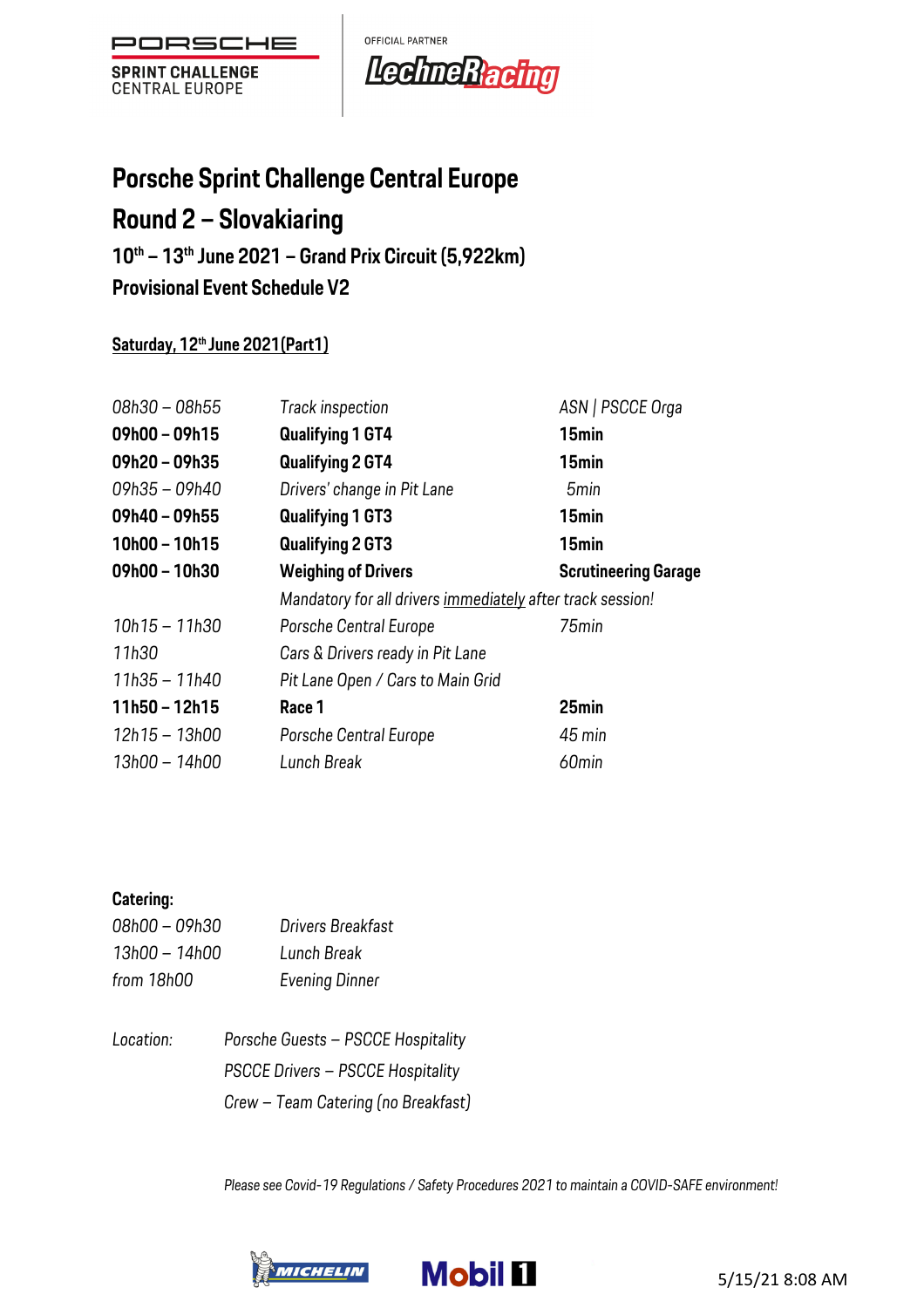

OFFICIAL PARTNER Lechne Racing

# **Porsche Sprint Challenge Central Europe**

# **Round 2 – Slovakiaring**

**10th – 13th June 2021 – Grand Prix Circuit (5,922km)**

**Provisional Event Schedule V2**

### **Saturday, 12th June 2021(Part2)**

| 14h00           | Cars & Drivers ready in Pit Lane      |                      |
|-----------------|---------------------------------------|----------------------|
| 14h05 - 14h10   | Pit Lane Open / Cars to Main Grid     |                      |
| 14h20 - 14h45   | Race 2                                | 25 <sub>min</sub>    |
| 14h45 - 16h15   | Porsche Central Europe                | 90min                |
| 15h00 - 15h30   | <b>Trophy Collection Sprint Races</b> | <b>PSCCE Paddock</b> |
| 16h15           | Cars & Drivers ready in Pit Lane      |                      |
| 16h20 - 16h25   | Pit Lane Open / Cars to Main Grid     |                      |
| $16h40 - 17h10$ | <b>100 Miles of Slovakia</b>          | 30 <sub>min</sub>    |
| 17h10           | Drivers' Change at Pit Lane Exit      | 10 <sub>min</sub>    |
| 17h20 - 17h50   | <b>100 Miles of Slovakia</b>          | 30 <sub>min</sub>    |

#### **Catering:**

| 08h00 - 09h30 | Drivers Breakfast     |
|---------------|-----------------------|
| 13h00 - 14h00 | Lunch Break           |
| from 18h00    | <b>Evening Dinner</b> |

*Location: Porsche Guests – PSCCE Hospitality PSCCE Drivers – PSCCE Hospitality Crew – Team Catering (no Breakfast)*